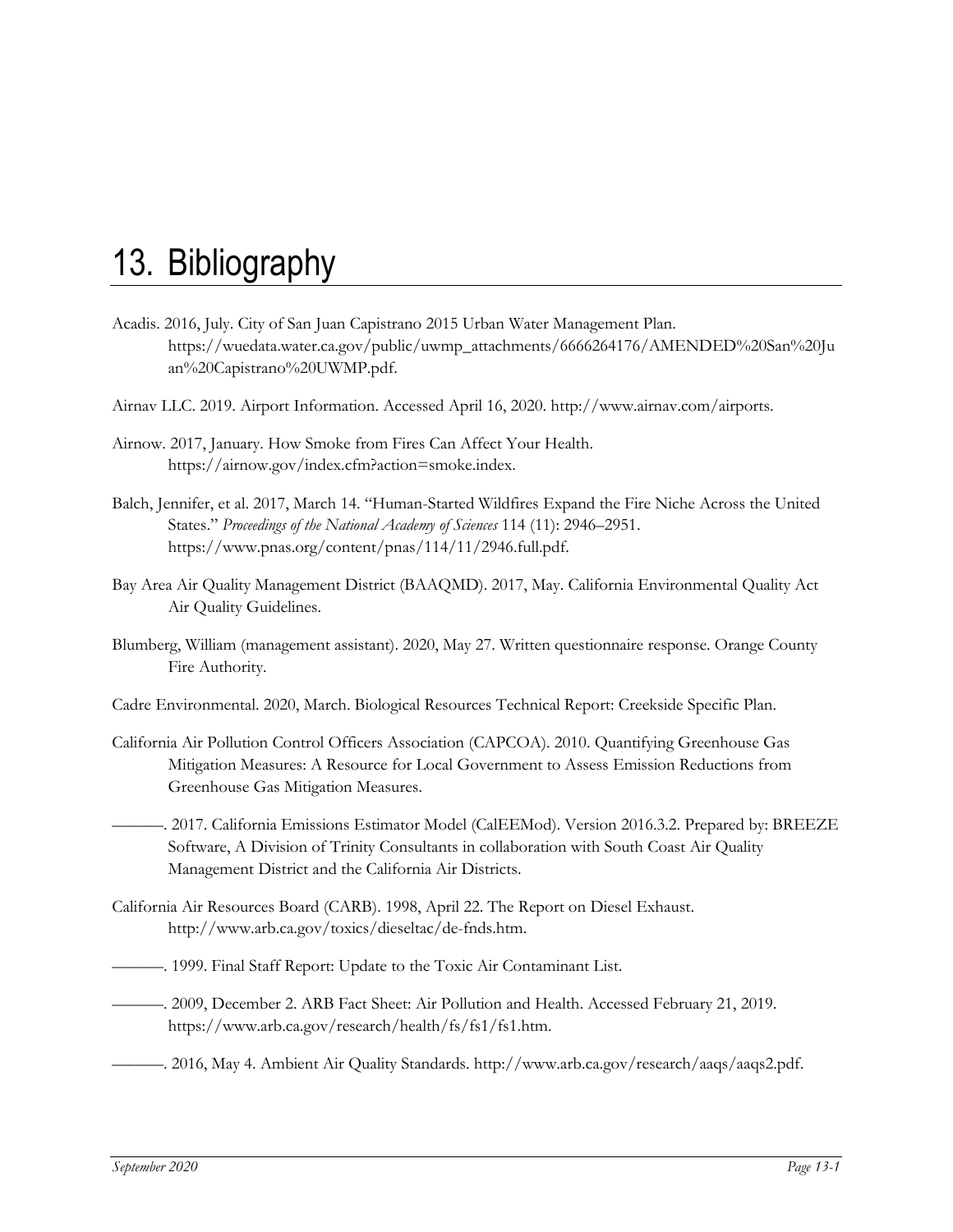- ———. 2018, October. Area Designations Maps/State and National. http://www.arb.ca.gov/desig/desig.htm.
- ———. 2020, May 22 (accessed). Air Pollution Data Monitoring Cards (2014, 2015, 2016, 2017, and 2018). http://www.arb.ca.gov/adam/topfour/topfour1.php.
- California Climate Action Team (CAT). 2006, March. Climate Action Team Report to Governor Schwarzenegger and the Legislature.
- California Climate Change Center (CCCC). 2012, July. Our Changing Climate 2012: Vulnerability and Adaptation to the Increasing Risks from Climate Change in California.
- California Department of Conservation (DOC). 2020, May (accessed). California Earthquake Hazards Zone Application. https://maps.conservation.ca.gov/cgs/EQZApp/app/.
- California Department of Finance. (DOF). 2018. E-1 Population Estimates for Cities, Counties, and the State: January 1, 2017 and 2018. http://www.dof.ca.gov/Forecasting/Demographics/Estimates/E-1/.
	- ———. 2019, May. E-5 Population and Housing Estimates for Cities, Counties, and the State, 2011–2019 with 2010 Census Benchmark, Table 2: E-5 City/County Population and Housing Estimates, 1/1/2019. http://www.dof.ca.gov/Forecasting/Demographics/Estimates/e-5/.
- California Department of Forestry & Fire Protection (CAL FIRE). 2007, May. Fire Hazard Severity Zone Model: A Non-technical Primer. Fact Sheet. https://www.sccgov.org/sites/dpd/DocsForms/Documents/FIreHazardZone\_NonTechnical\_Pri mer.pdf.
	- ———. 2011, October. San Juan Capistrano, Very High Fire Hazard Severity Zones in LRA, As Recommended by CAL FIRE. https://osfm.fire.ca.gov/media/5895/c30\_sanjuancapistrano\_vhfhsz.pdf.
	- -. 2018, August 22. 2018 Strategic Fire Plan for California. https://osfm.fire.ca.gov/media/5590/2018-strategic-fire-plan-approved-08\_22\_18.pdf.
- California Department of Resources Recycling and Recovery (CalRecycle). 2019. Jurisdiction Disposal by Facility. https://www2.calrecycle.ca.gov/LGCentral/DisposalReporting/Destination/DisposalByFacility.
	- -. 2019. Facility/Site Summary Details: Prima Deshecha Sanitary Landfill. https://www2.calrecycle.ca.gov/swfacilities/Directory/30-AB-0019/.
	- ———. 2019. Facility/Site Summary Details: Frank Bowerman Sanitary Landfill. https://www2.calrecycle.ca.gov/swfacilities/Directory/30-AB-0360/.
	- ———. 2019. January 12. Landfill Tonnage Reports. https://www2.calrecycle.ca.gov/LandfillTipFees/.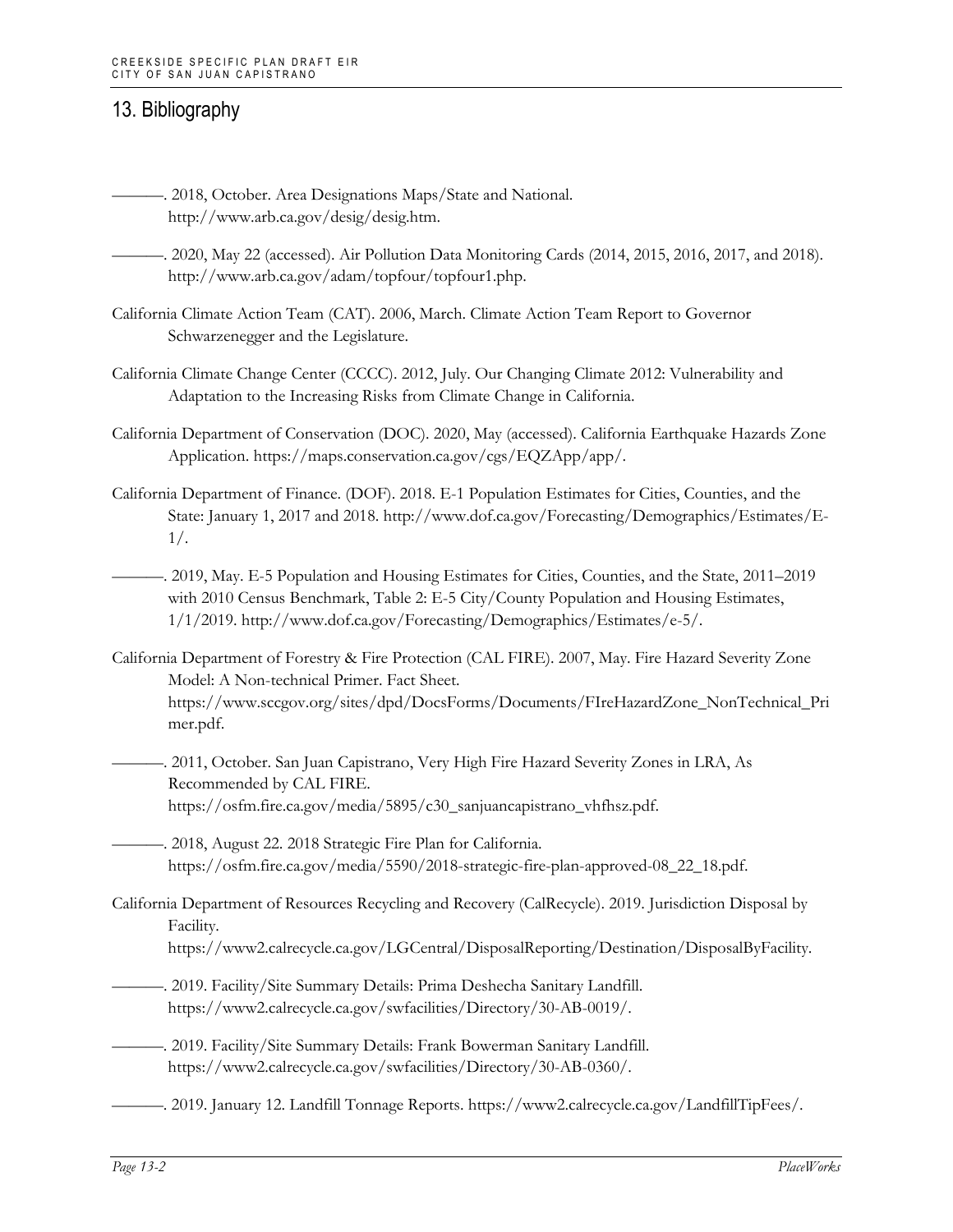———. 2019. Estimated Solid Waste Generation Rates. https://www2.calrecycle.ca.gov/WasteCharacterization/General/Rates.

- California Department of Toxic Substances Control (DTSC). 2020, July 23 (accessed). EnviroStor, Meggitt (Orange County) Inc./Former Endevco Corporation (71004113). https://www.envirostor.dtsc.ca.gov/public/profile\_report?global\_id=71004113
- California Department of Transportation (Caltrans). 2002, December. Guide for the Preparation of Traffic Impact Studies. http://www.dot.ca.gov/hq/tpp/offices/ocp/igr\_ceqa\_files/tisguide.pdf.
- ———. 2013, September. Technical Noise Supplement (TeNS).
	- ———. 2017. Traffic Volumes, Route 5. Accessed April 14, 2020. https://dot.ca.gov/programs/traffic -operations/census/traffic-volumes/2017.
- California Energy Commission (CEC). 2006. Our Changing Climate: Assessing the Risks to California. 2006 Biennial Report. CEC-500-2006-077. California Climate Change Center.
- ———. 2007, December. State Alternative Fuels Plan. https://ww2.energy.ca.gov/2007publications/CEC -600-2007-011/CEC-600-2007-011-CMF.PDF.
- ———. 2009, May. The Future Is Now: An Update on Climate Change Science, Impacts, and Response Options for California. CEC-500-2008-0077.
- -. 2015, February 24. California Energy Utility Service Areas. http://www.energy.ca.gov/maps/serviceareas/Electric\_Service\_Areas\_Detail.pdf.
- ———. 2015, February 24. California Natural Gas Detailed Utility Service Areas. https://ww2.energy.ca.gov/maps/serviceareas/naturalgas\_service\_areas.html.
	- ———. 2015. 2016 Building Energy Efficiency Standards, Adoption Hearing Presentation. http://www.energy.ca.gov/title24/2016standards/rulemaking/documents/ June 10.
- -. 2017, January. 2016 Appliance Efficiency Regulations. https://ww2.energy.ca.gov/2017publications/CEC-400-2017-002/CEC-400-2017-002.pdf.
- ———. 2017, January. California Energy Commission Renewables Portfolio Standard Eligibility Commission Guidebook, Ninth Edition (revised). https://efiling.energy.ca.gov/getdocument.aspx?tn=217317.
- ———. 2017, August 9. California Energy Demand Updated Forecast, 2018-2028. https://efiling.energy.ca.gov/getdocument.aspx?tn=220615.
	- ———. 2018. News Release: Energy Commission Adopts Standards Requiring Solar Systems for New Homes, First in Nation. http://www.energy.ca.gov/releases/2018\_releases/2018-05-09 \_building\_standards\_adopted\_nr.html.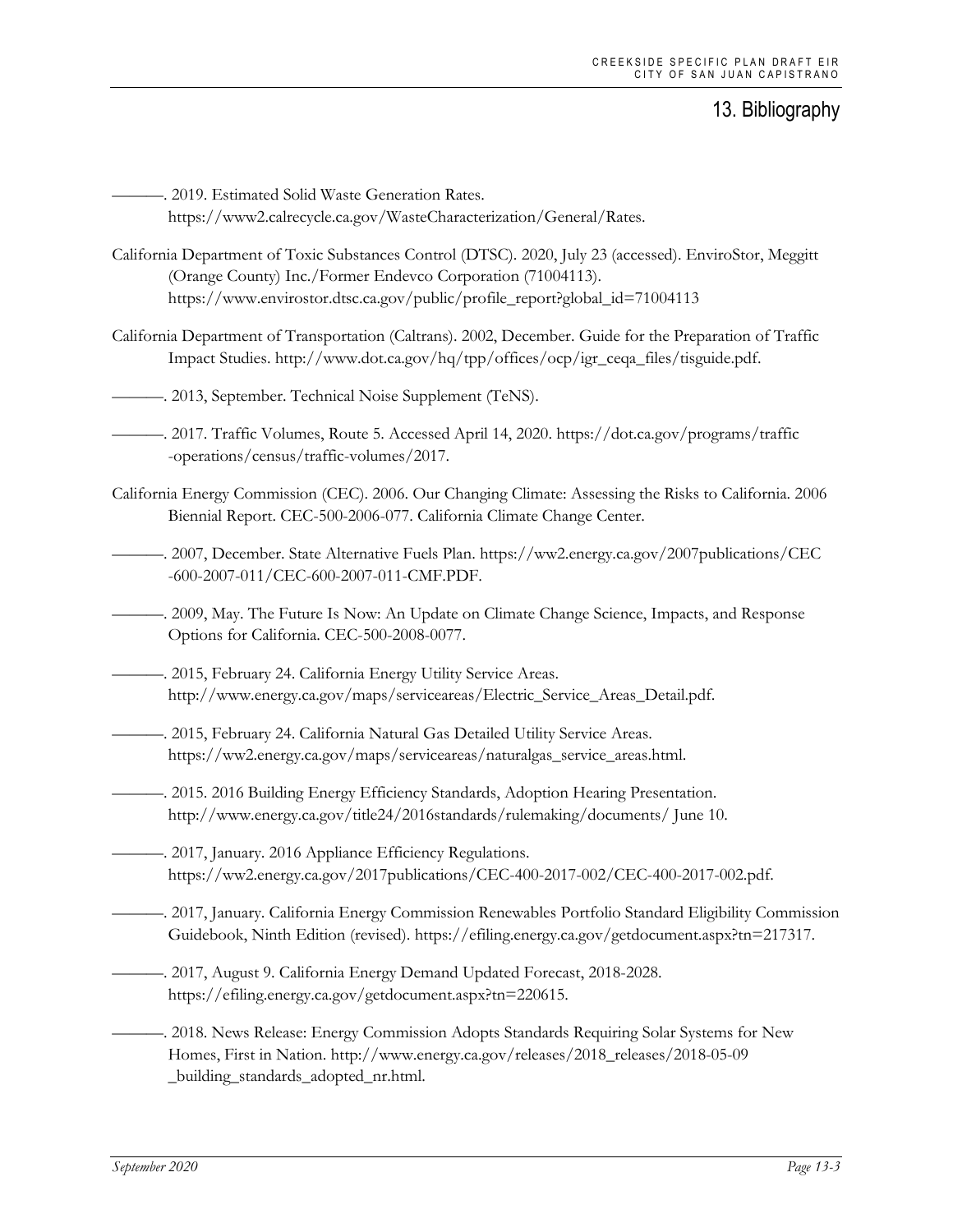- ———. 2018. 2019 Building Energy and Efficiency Standards Frequently Asked Questions. http://www.energy.ca.gov/title24/2019standards/documents/2018\_Title\_24\_2019\_Building\_Stand ards\_FAQ.pdf.
- -. 2019, July 16 (accessed). Electricity Consumption by Planning Area. http://www.ecdms.energy.ca.gov/elecbyplan.aspx.
- ———. 2019, December 30 (accessed). Gas Consumption by Planning Area. https://ecdms.energy.ca.gov/gasbyplan.aspx.
- California Gas and Electric Utilities (CGEU). 2018, July. 2018 California Gas Report. https://www.socalgas.com/regulatory/documents/cgr/2018\_California\_Gas\_Report.pdf.
- California Geological Survey (CGS). 2020. Post-fire Debris Flow Facts. https://www.conservation.ca.gov/index/Pages/Fact-sheets/Post-Fire-Debris-Flow-Facts.aspx.
- California Natural Resources Agency (CNRA). 2014, July. Safeguarding California: Reducing Climate Risk: An Update to the 2009 California Climate Adaptation Strategy.
- California Public Utilities Commission. 2014. Renewables Portfolio Standard Quarterly Report, 3rd Quarter 2014.
- Capistrano Unified School District (CUSD). 2020, May 18 (accessed). Our District. https://capousd-ca .schoolloop.com/.
- Cogstone. 2020, January. Cultural and Paleontological Resources Assessment for the Creekside Specific Plan, San Juan Capistrano, Orange County, California.
- Department of Toxic Substances Control (DTSC). 2020, May 3 (accessed). EnviroStor, Meggitt (Orange County) Inc./Former Endevco Corporation (71004113). https://www.envirostor.dtsc.ca.gov/public/profile\_report?global\_id=71004113.
- Dibley, C. (senior sustainability supervisor). 2020, May 18. Response to Service Letter. CR&R Incorporated.
- Education Data Partnership. 2020, May 18 (accessed). http://www.ed-data.org/school/Orange/Capistrano -Unified.
- Employment Development Department (EDD). 2019, October. Orange County Monthly Labor Force Data. Accessed from Labor Force and Unemployment Rate for Cities and Census Designated Places webpage. State of California. https://www.labormarketinfo.edd.ca.gov/data/labor-force-andunemployment-for-cities-and-census-areas.html.
- Federal Emergency Management Agency (FEMA). 2009, December 3. Flood Insurance Rate Map (06059C0443).
- Federal Transit Administration (FTA). 2018, September. *Transit Noise and Vibration Impact Assessment*.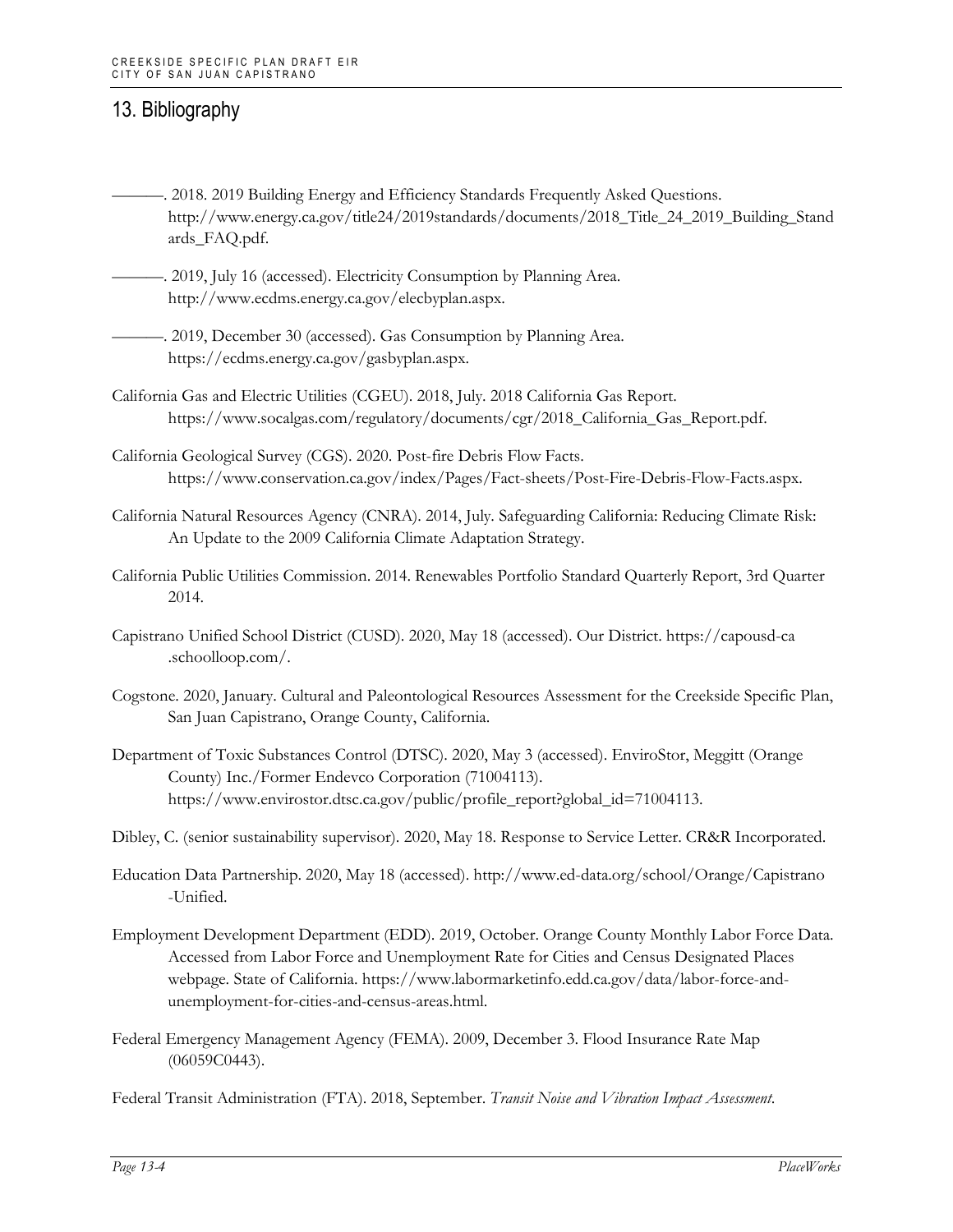- GEOS Institute. 2018. Open Letter to Decision Makers Concerning Wildfire in the West. http://www.californiachaparral.com/images/scientist-letter-wildfire-signers-2018-08-27\_1.pdf.
- Governor's Office of Planning and Research (OPR). 2008, June. CEQA and Climate Change: Addressing Climate Change through CEQA Review. Technical Advisory. http://www.opr.ca.gov/ceqa/pdfs/june08-ceqa.pdf.
- ———. 2010. Update to the General Plan Guidelines: Complete Streets and the Circulation Element. State of California. http://opr.ca.gov/docs/Update\_GP\_Guidelines\_Complete\_Streets.pdf.
- ———. 2017. State of California General Plan Guidelines.
	- ———. 2018, December. Technical Advisory on Evaluating Transportation Impacts in CEQA. http://opr.ca.gov/docs/20190122-743\_Technical\_Advisory.pdf.
- GSI Environmental. 2019, March 26. Memorandum Re: Results of Limited Phase II Screening Investigation, Property Located at 30700 Rancho Viejo Road, San Juan Capistrano, California.
- Harris, Cyril M. 1998. *Handbook of Acoustical Measurements and Noise Control*. 3rd edition. Woodbury, NY: Acoustical Society of America.
- Housing and Community Development Department (HCD). 2019, June 25 (updated). Housing Element Open Data Report, 5th Cycle Annual Progress Report Permit Summary (XLS). https://www.hcd.ca.gov/community-development/housing-element/index.shtml.
- Intergovernmental Panel on Climate Change (IPCC). 1995. *Second Assessment Report: Climate Change 1995*.
- ———. 2001. *Third Assessment Report: Climate Change 2001*. New York: Cambridge University Press.
- ———. 2007. *Fourth Assessment Report: Climate Change 2007*. New York: Cambridge University Press.
- ———. 2013. *Fifth Assessment Report: Climate Change 2013*. New York: Cambridge University Press.
- Institute of Transportation Engineers (ITE). 2017. *Trip Generation*. 10th edition.
- KHR Associates. 2020, April 8 (revised). Conceptual Water Quality Management Plan (WQMP).
- ———. 2020, January 10. Preliminary Drainage Study: Creekside San Juan Capistrano, California.
- ———. 2020, June 4. Hydraulic Network Analysis for Fire & Domestic Water Service, Creekside.
- Lawing, Korin (facilities planning technician). 2020, May 18. Written questionnaire response. Capistrano Unified School District.
- LGC Geotechnical. 2019, July 30. Preliminary Geotechnical Review of Proposed Creekside Residential Development, Southeast of Rancho Viejo Road and Malaspina Road, Vesting Tentative Tract Map No. 19009, San Juan Capistrano, California.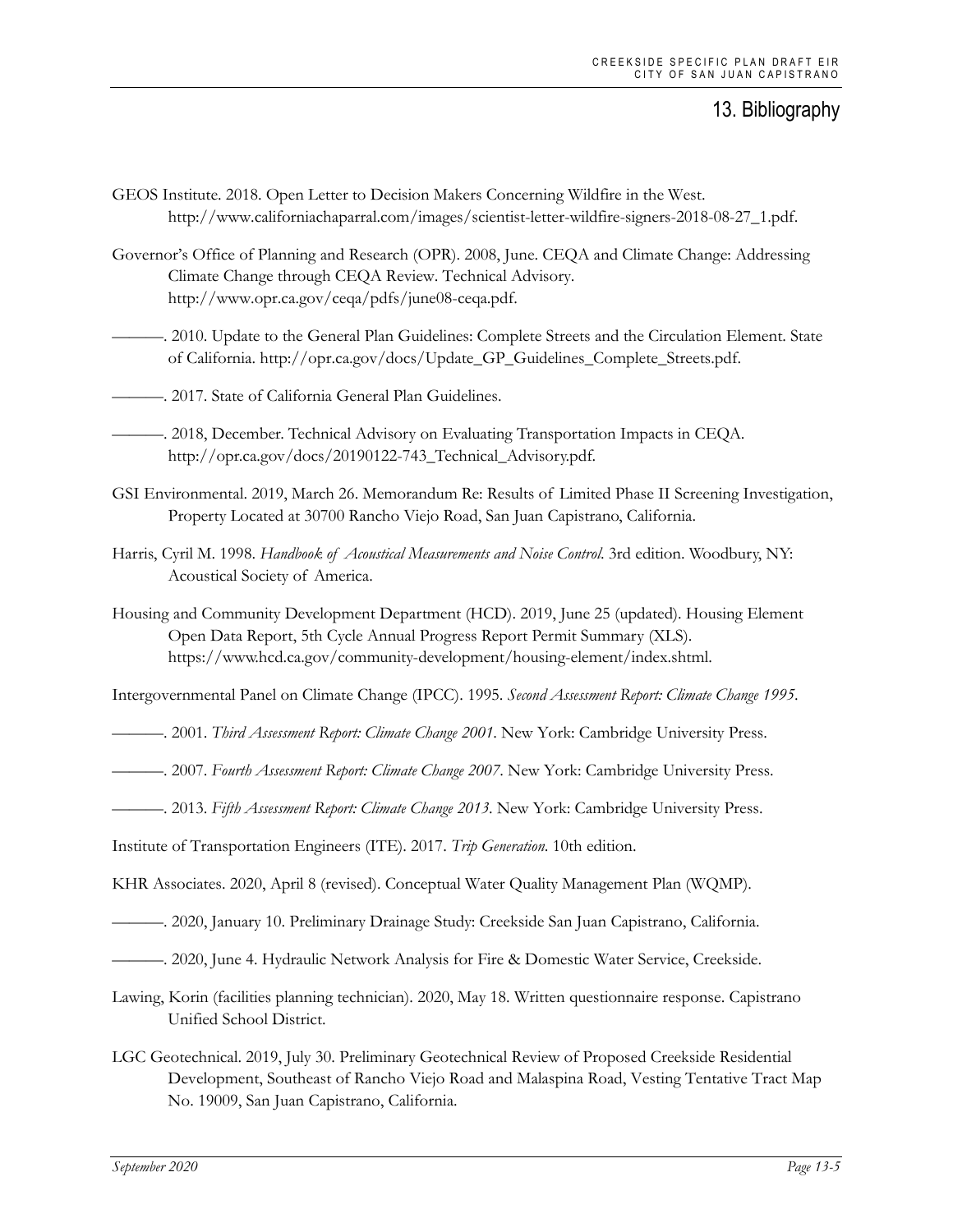- National Park Services (NPS). 2019. Wildfire Causes and Evaluations. https://www.nps.gov/articles/wildfire-causes-and-evaluation.htm.
- ———. 2020, July 9 (accessed). National Register Database and Research, National Register of Historic Places, NPGallery Digital Asset Search. https://npgallery.nps.gov/nrhp.
- Natural Resources Canada. 2019. Fire Behavior. https://www.nrcan.gc.ca/forests/fire-insects -disturbances/fire/13145.
- Oakley, Julie (administrative manager). 2020, May 20. Written questionnaire response. Orange County Public Library.
- Office of Environmental Health Hazard Assessment (OEHHA). 2015, February. Air Toxics Hot Spots Program Risk Assessment Guidelines. Guidance Manual for Preparation of Health Risk Assessments. http://oehha.ca.gov/air/hot\_spots/2015/2015GuidanceManual.pdf.
- ———. 2018, May. Indicators of Climate Change in California. https://oehha.ca.gov/media/downloads/climatechange/report/2018caindicatorsreportmay2018.pdf.
- Office of Historic Preservation (OHP). 2020, July 9 (accessed). California Register of Historical Resources, California Historical Resources, Search by County. http://www.ohp.parks.ca.gov/ListedResources
- Orange, County of, et al. (South Orange County). 2016, April 1. South Orange County (San Juan Hydrologic Unit) Water Quality Improvement Plan. http://cityofrsm.granicus.com/MetaViewer.php?view\_id=2&clip\_id=432&meta\_id=31632.
- Orange County Environmental Management Agency (OCEMA). 1986, October. *Orange County Hydrology Manual*. https://www.ocflood.com/civicax/filebank/blobdload.aspx?BlobID=8336.
- –––––. 1996. *Orange County Local Drainage Manual*. https://www.ocflood.com/civicax/filebank/blobdload.aspx?BlobID=8330.
- Orange County Fire Authority (OCFA). 2019. 2019 Statistical Annual Report. https://www.ocfa.org/Uploads/Transparency/OCFA%20Annual%20Report%202019.pdf.
- ———. 2020, March 18 (accessed). Operations Division 3. https://www.ocfa.org/AboutUs/Departments/OperationsDirectory/Division3.aspx.
- Orange County Public Libraries (OCPL). 2020. 2020 Annual Report. https://www.ocgov.com/civicax/filebank/blobdload.aspx?BlobID=111291.
- Orange County Public Works (OC Public Works). 2020, May 26 (accessed). Drainage Area Management Plan. https://media.ocgov.com/gov/pw/watersheds/documents/damp/.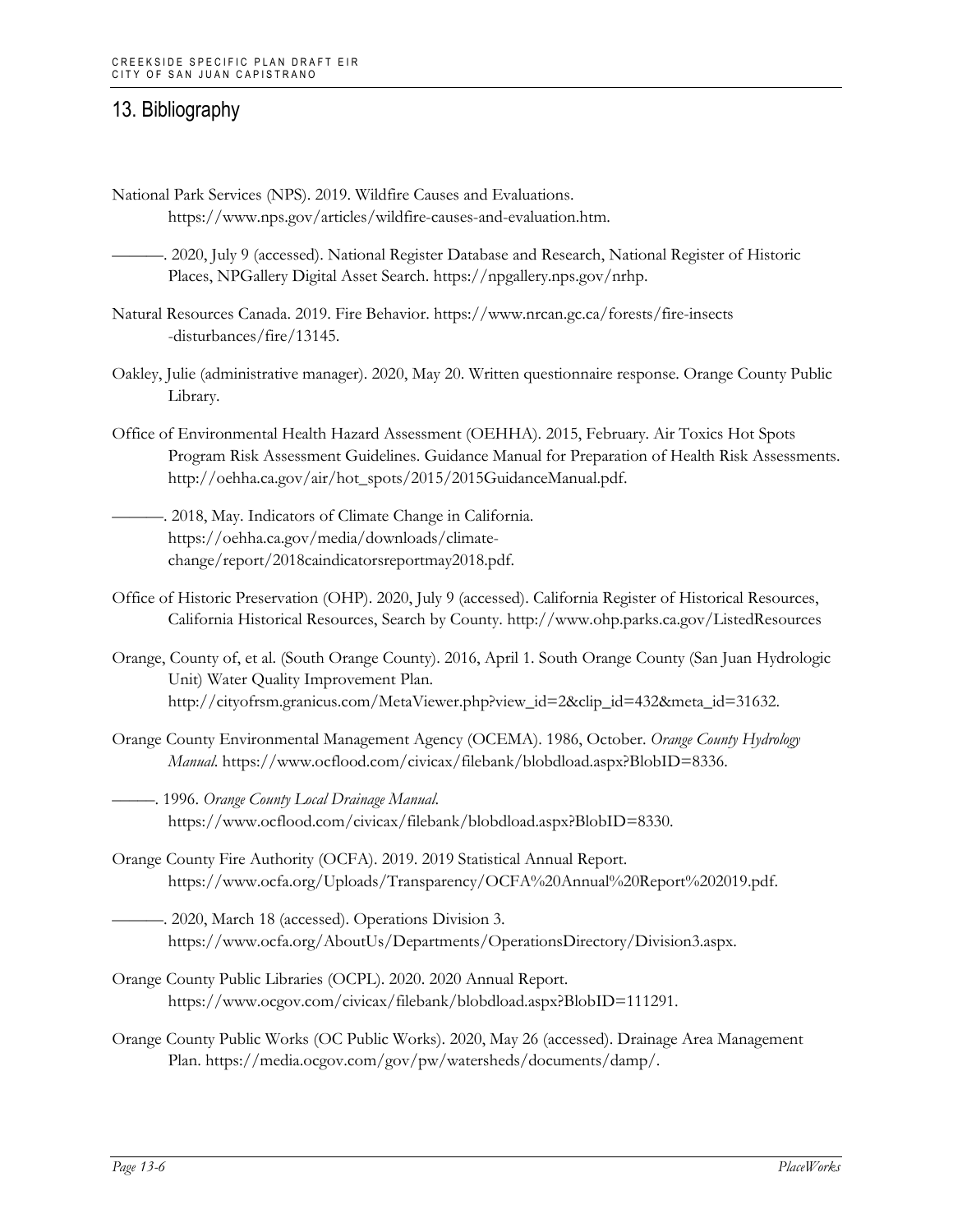- Orange County Sheriff's Department (OCSD). 2020, May 19. Southwest Operations. https://www.ocsd.org/divisions/fieldops/south.
- Ramboll Environ. 2015, December 15.Closure Activities and Subsurface Investigation Results Former Meggitt (Orange County) Inc., Endevco Facility 30700 Rancho Viejo Road, San Juan Capistrano, California.
- Ramboll US Corporation. 2018, February 7. Soil and Soil Vapor Investigation Report, 30700 Rancho Viejo Road, San Juan Capistrano, California.
- Ramboll US Corporation. 2020a, February. Supplemental Soil Vapor Sampling, Regional Groundwater Evaluation and Closure Request, 30700 Rancho Viejo Road, San Juan Capistrano, California.
- Ramboll US Corporation. 2020b, August. Revised Supplemental Soil Vapor Sampling, Regional Groundwater Evaluation and Corrective Action Recommendation Report, 30700 Rancho Viejo Road, San Juan Capistrano, California.
- San Diego Gas and Electric (SDGE). 2019, September. September Insert. https://www.sdge.com/sites/default/files/documents/September\_2019\_Onsert\_FINAL\_S1910028 .pdf.
	- ———. 2020, May 11 (accessed). About Us. https://www.sdge.com/more-information/our -company/about-us.
- San Juan Capistrano, City of. 1999. San Juan Capistrano General Plan Program Final Environment Impact Report.
- ———. 2002. City of San Juan Capistrano General Plan. http://sanjuancapistrano.org/Departments/Development-Services/Planning-Zoning/General-Plan.
- ———. 2003, November. City of San Juan Capistrano Architectural Design Guidelines. https://sanjuancapistrano.org/Departments/Development-Services/Planning-Zoning /Architectural-Design-Guidelines.
- ———. 2017, September 19. City of San Juan Capistrano General Plan Housing Element.
- ———. 2018, April. 2015 Urban Water Management Plan.
- \_\_\_\_\_\_. 2018, June. Buildings and Sites of Distinction.
- ———. 2018, October. Inventory of Historic and Cultural Landmarks (IHCL).
- -. 2019, January 31. Jurisdictional Runoff Management Plan. https://sanjuancapistrano.org/Portals/0/City%20San%20Juan%20Capistrano%20JRMP\_31January 2019\_1.pdf.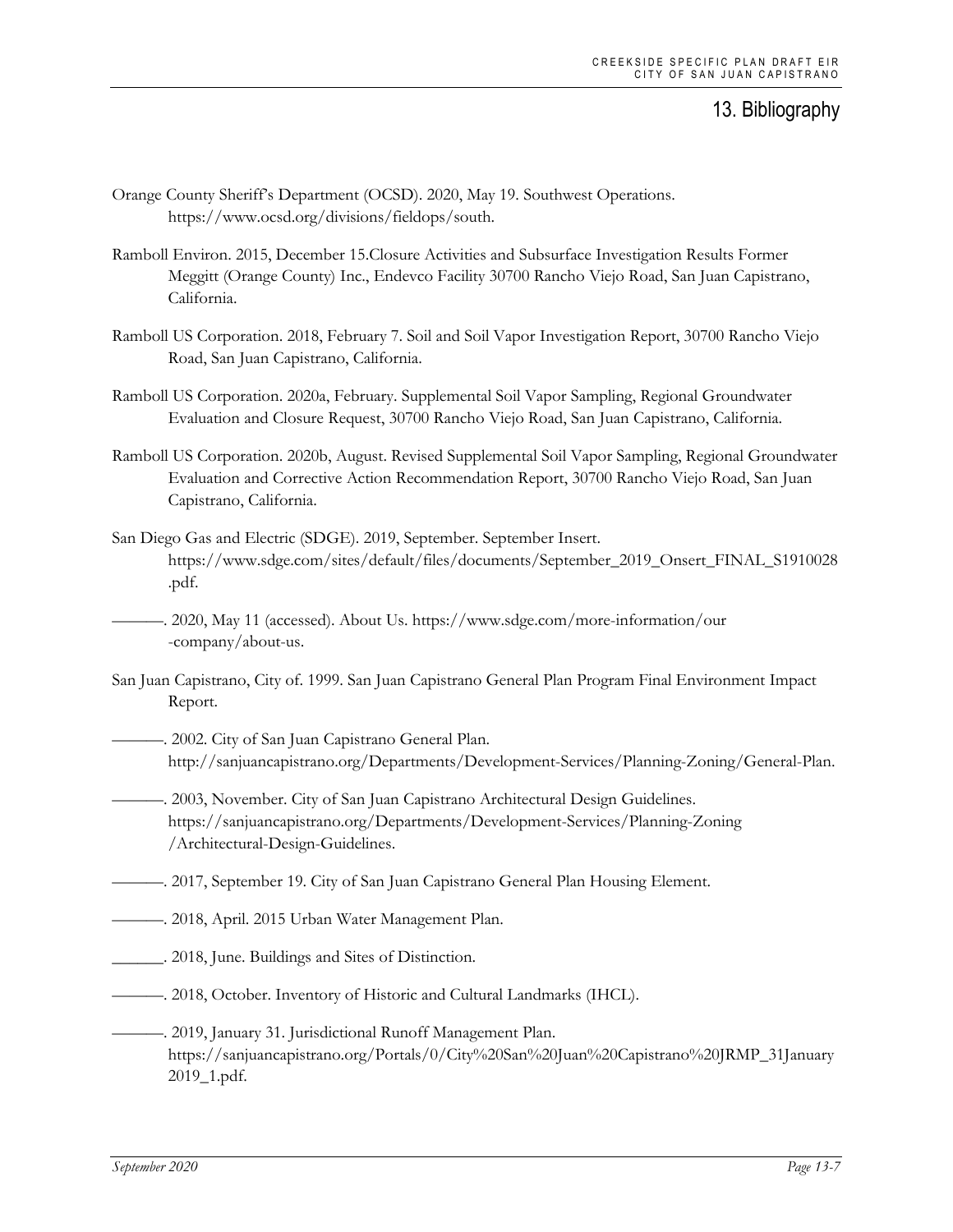- ———. 2020, May 13 (accessed). Emergency Preparedness. https://sanjuancapistrano.org/Departments/Emergency-Preparedness.
- -. 2020, May 13 (accessed). Emergency Preparedness, Evacuation Routes. https://sanjuancapistrano.org/Portals/0/Documents/EmergencyPreparedness/Evacuation%20Map %202017.pdf.

———. 2020, May 19. City of San Juan Capistrano Interactive Map: Fire Hazard Zones (layer). http://sanjuancap.maps.arcgis.com/apps/webappviewer/index.html?id=aa7d86db88f4454cac758f28 b809c2b1.

\_\_\_\_\_\_. 2020, May 11 (accessed). Utility Services. https://sanjuancapistrano.org/Departments/Utilities/Utility-Services.

———. n.d.. City of San Juan Capistrano, California Adopted Budget Fiscal Year 2018-19 and 2019-20. https://sanjuancapistrano.org/Portals/0/Documents/Finance/Financial%20Documents/Budget%2 0Book%202018-2020%20Website.pdf.

- Santa Barbara City College. 2010. Fire in Chaparral. Biological Sciences web page. http://www.biosbcc.net/b100plant/htm/fire.htm.
- South Coast Air Quality Management District (South Coast AQMD). 1992. Federal Attainment Plan for Carbon Monoxide.
- ———. 1993. *California Environmental Quality Act Air Quality Handbook*.
- ———. 2000, Fall. Health Effects of Air Pollution. Accessed December 12, 2018. http://www.aqmd.gov/docs/default-source/students/health-effects.pdf.
- ———. 2003. Final 2003 Air Quality Management Plan. https://www.aqmd.gov/home/air-quality/clean-airplans/air-quality-mgt-plan/2003-aqmp.

———. 2005, May. Guidance Document for Addressing Air Quality Issues in General Plans and Local Planning. http://www.aqmd.gov/docs/default-source/planning/air-quality-guidance/completeguidance-document.pdf.

- ———. 2008, September. Multiple Air Toxics Exposure Study in the South Coast Air Basin (MATES III). https://www.aqmd.gov/home/air-quality/air-quality-studies/health-studies/mates-iii.
- ———. 2008, July. Final Localized Significance Threshold Methodology.

———. 2009, November 19. GHG Meeting 14 Main Presentation. Greenhouse Gases (GHG) CEQA Significance Threshold Working Group. http://www.aqmd.gov/docs/defaultsource/ceqa/handbook/greenhouse-gases-(ghg)-ceqa-significance-thresholds/year-2008-2009/ ghg-meeting-14/ghg-meeting-14-main-presentation.pdf?sfvrsn=2.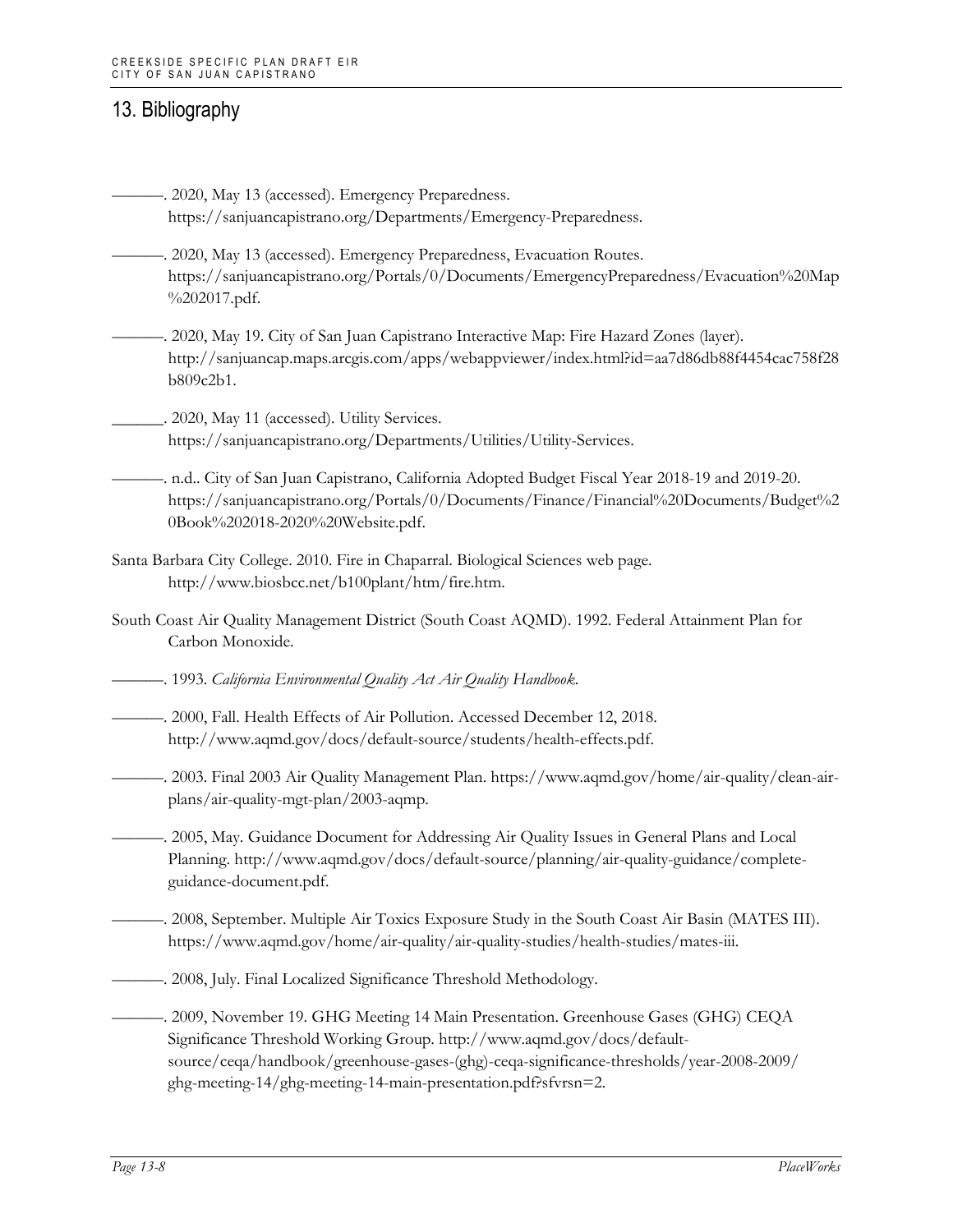- ———. 2010, September 28. Agenda for Meeting 15. Greenhouse Gases (GHG) CEQA Significance Thresholds Working Group. http://www.aqmd.gov/docs/defaultsource/ceqa/handbook/greenhouse-gases-(ghg)-ceqa-significance-thresholds/year-2008-2009/ ghg-meeting-15/ghg-meeting-15-main-presentation.pdf?sfvrsn=2.
- ———. 2010, September 28. Minutes for the GHG CEQA Significance Threshold Stakeholder Working Group, Meeting #15. http://www.aqmd.gov/docs/default-source/ceqa/handbook/greenhouse -gases-(ghg)-ceqa-significance-thresholds/year-2008-2009/ghg-meeting-15/ghg-meeting-15 -minutes.pdf.
- -. 2011. Fact Sheet for Applying CalEEMod to Localized Significance Thresholds. http://www.aqmd.gov/docs/default-source/ceqa/handbook/localized-significance-thresholds /caleemod-guidance.pdf?sfvrsn=2.
- ———. 2012, May 4. Final 2012 Lead State Implementation Plan: Los Angeles County. http://www3.aqmd.gov/hb/attachments/2011-2015/2012May/2012-May4-030.pdf.
- ———. 2013, February. 2012 Final Air Quality Management Plan. http://www.aqmd.gov/home/library/clean-air-plans/air-quality-mgt-plan.
- ———. 2015, October 3. Final Report Multiple Air Toxics Exposure Study in the South Coast Air Basin (MATES IV). http://www.aqmd.gov/home/library/air-quality-data-studies/health-studies/mates-iv.
- ———. 2015, October. "Blueprint for Clean Air: 2016 AQMP White Paper." 2016 AQMP White Papers web page. Accessed December 12, 2018. https://www.aqmd.gov/nav/about/groups-committees /aqmp-advisory-group/2016-aqmp-white-papers/Blueprint.
- ———. 2017, March 4. Final 2016 Air Quality Management Plan. http://www.aqmd.gov/home/library/clean-air-plans/air-quality-mgt-plan/final-2016-aqmp.
	- -. 2019, April. South Coast AQMD Air Quality Significance Thresholds. http://www.aqmd.gov/docs/default-source/ceqa/handbook/scaqmd-air-quality-significance -thresholds.pdf.
- South Orange County Wastewater Authority (SOCWA). 2020, May 11 (accessed). JB Latham Treatment Plant. https://www.socwa.com/infrastructure/jb-latham-treatment-plant/.
- Southern California Association of Governments (SCAG). 2016, April 7. Final 2016-2040 Regional Transportation Plan/Sustainable Communities Strategy (RTP/SCS): A Plan for Mobility, Accessibility, Sustainability, and a High Quality of Life. http://scagrtpscs.net/Pages/FINAL2016RTPSCS.aspx.
- ———. 2016. 2016–2040 RTP/SCS Final Growth Forecast by Jurisdiction. http://www.scag.ca.gov/Documents/2016\_2040RTPSCS\_FinalGrowthForecastbyJurisdiction.pdf.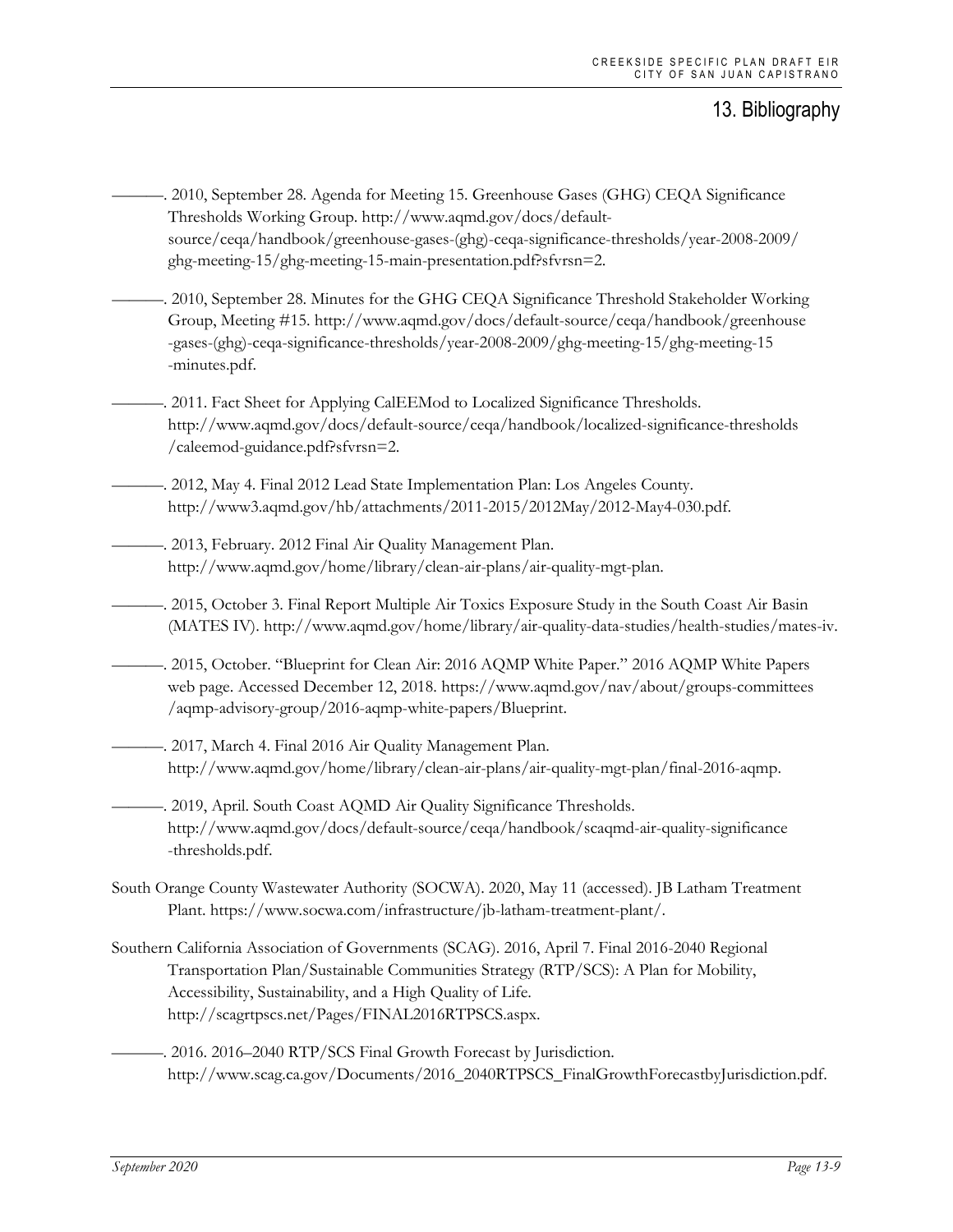- ———. 2019, November. Draft Connect SoCal Plan: The 2020-2045 Regional Transportation Plan/ Sustainable Communities Strategy of The Southern California Association of Governments. https://www.connectsocal.org/Documents/Draft/dConnectSoCal\_Draft-Plan.pdf.
- ———. 2020, May 7. Connect SoCal Plan: The 2020-2045 Regional Transportation Plan/ Sustainable Communities Strategy of The Southern California Association of Governments. https://www.connectsocal.org/Documents/Adopted/fConnectSoCal-Plan.pdf.
- ———. 2020, May 7. 6th RHNA Cycle Appeals Procedures. http://www.scag.ca.gov/programs/Documents/RHNA/RHNA-Adopted-Appeals-Procedures.pdf
- ———. 2020, May 26 (accessed). Adopted Final Connect SoCal. https://www.connectsocal.org/Pages/Connect-SoCal-Final-Plan.aspx.
- State of California, Native American Heritage Commission (NAHC). 2020, June 29 (assessed). Environmental and Cultural Department. http://nahc.ca.gov/new-pages/environmental-andcultural-department/
- Tetra Tech. 2020, May 19. Hydraulic Sewer Modeling Analysis of the City of San Juan Capistrano Sewer System for The Creekside Development Project.
- University of Wisconsin-Madison. 2010. Wildland-Urban Interface (WUI) Change 1990–2010. http://silvis.forest.wisc.edu/data/wui-change/.
- Urban Crossroads. 2020, July 13. Creekside Traffic Impact Analysis.
- ———. 2020, May 29. Creekside Vehicle Miles Travelled (VMT) Assessment.
- US Census Bureau. 2010. 2010 Census.

https://factfinder.census.gov/faces/nav/jsf/pages/community\_facts.xhtml.

———. 2018. 2018 American Community Survey, Demographic and Housing Estimates, 5-Year Estimates. DP05.

https://data.census.gov/cedsci/table?q=san%20juan%20capistrano%20california%20population&g =1600000US0668028&hidePreview=false&tid=ACSDP5Y2018.DP05&vintage=2018&layer=VT\_2 018\_160\_00\_PY\_D1&cid=DP05\_0001E

———. 2018. 2018 American Community Survey, Selected Housing Characteristics, 5-Year Estimates. DP04.

https://data.census.gov/cedsci/table?q=housing%20san%20juan%20capistrano&g=1600000US066 8028&tid=ACSDP5Y2018.DP04&t=Housing&layer=VT\_2018\_160\_00\_PY\_D1

———. 2018. 2018 American Community Survey, Industry by Occupation for the Civilian Employed Population 16 Years and Over, 5-Year Estimates. S2405.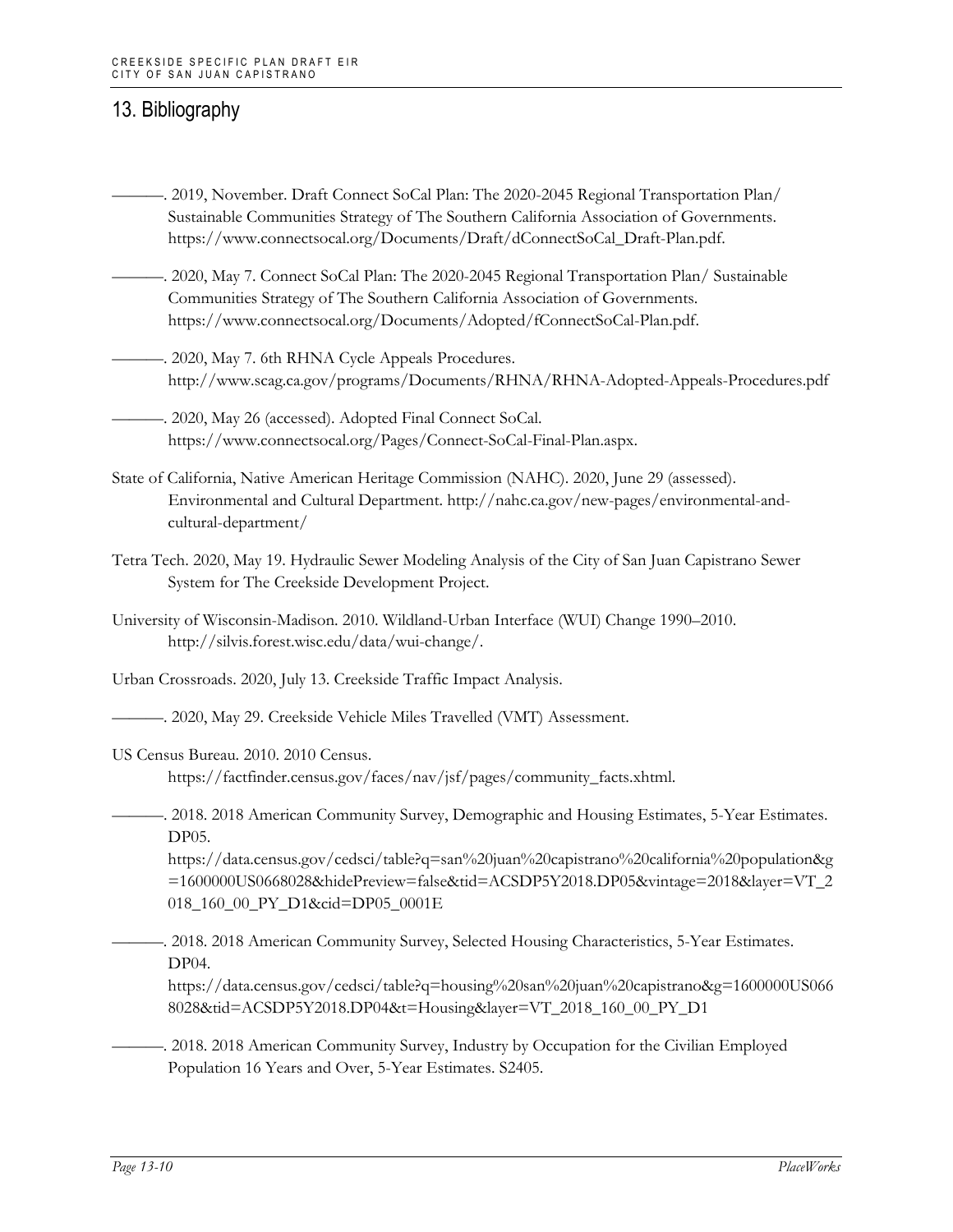https://data.census.gov/cedsci/table?q=S2405%20san%20juan%20capistrano&g=1600000US06680 28&tid=ACSST5Y2018.S2405

———. 2018. 2018 American Community Survey, Demographics and Housing Estimates, 5-Year Estimates. DP05, San Juan Capistrano city, California. https://data.census.gov/cedsci/table?q=san%20juan%20capistrano%20california%20population&g =1600000US0668028&hidePreview=false&tid=ACSDP5Y2018.DP05&vintage=2018&layer=VT\_2 018\_160\_00\_PY\_D1&cid=DP05\_0001E

———. 2018b. 2018 American Community Survey, Demographics and Housing Estimates, 5-Year Estimates. DP05, Laguna Niguel city, California. https://data.census.gov/cedsci/table?q=laguna%20Niguel%20california%20population&g=1600000 US0639248&tid=ACSDP1Y2018.DP05&layer=VT\_2018\_160\_00\_PY\_D1&cid=DP05\_0001E&vint age=2018

———. 2018c. 2018 American Community Survey, Demographics and Housing Estimates, 5-Year Estimates. DP05, San Clemente city, California. https://data.census.gov/cedsci/table?q=san%20clemente%20california%20population&g=1600000 US0665084&tid=ACSDP1Y2018.DP05&layer=VT\_2018\_160\_00\_PY\_D1&vintage=2018

- US Environmental Protection Agency (USEPA). 2002, May. Health Assessment Document for Diesel Engine Exhaust. EPA/600/8-90/057F. Prepared by the National Center for Environmental Assessment, Washington, DC, for the Office of Transportation and Air Quality.
- ———. 2009, December. EPA: Greenhouse Gases Threaten Public Health and the Environment: Science Overwhelmingly Shows Greenhouse Gas Concentrations at Unprecedented Levels due to Human Activity. https://archive.epa.gov/epapages/newsroom\_archive/newsreleases /08d11a451131bca585257685005bf252.html.
- ———. 2018, March 8 (mod.). Criteria Air Pollutants. https://www.epa.gov/criteria-air-pollutants.
- ———. 2019, May 6 (updated). Summary of the Energy Independence and Security Act Public Law 110-140 (2007). https://www.epa.gov/laws-regulations/summary-energy-independence-and-security-act.
- ———. 2020, May 22 (accessed). Health and Environmental Effects of Hazardous Air Pollutants. https://www.epa.gov/haps/health-and-environmental-effects-hazardous-air-pollutants.
- US Geological Survey (USGS). 2005, September. Southern California: Wildfires and Debris Flows. https://pubs.usgs.gov/fs/2005/3106/pdf/FS-3106.pdf.

———. 2018, November 13. New Post-Wildfire Resource Guide Now Available to Help Communities Cope With Flood and Debris Flow Danger. https://www.nrcs.usda.gov/wps/portal/nrcs/detail /or/newsroom/releases/?cid=NRCSEPRD1430220.